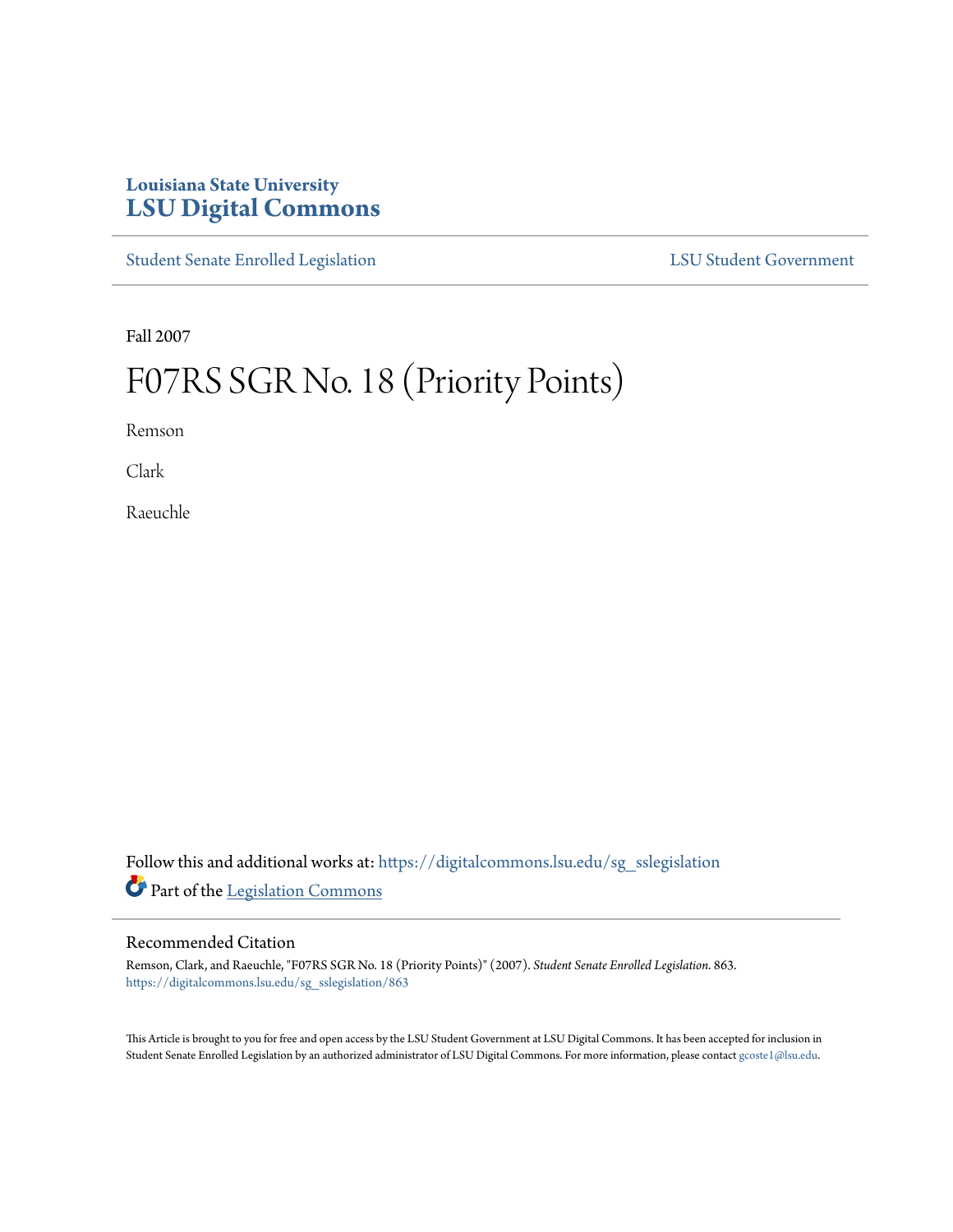**STUDENT GOVERNMENT FINAL** 

[LOUISIANA STATE UNIVERSITY]

**STUDENT SENATE F07RS SGR NO. 18 BY: SENATOR REMSON, CLARK, RAEUCHLE** 

## **A RESOLUTION**

**TO URGE AND REQUEST THE LSU ATHLETIC DEPARTMENT AND LSU STUDENT GOVERNMENT TO RE-EVALUATE THE POINTS DISTRIBUTION OF THE LSU PRIORITY POINTS AS ESTABLISHED BY THE PRIORITY POINTS SYSTEM IN 2005 AND INCREASE THE NUMBER OF PRIORITY POINT OPPORTUNITIES FOR STUDENTS**

- **PARAGRAPH 1:** WHEREAS, THE LSU PRIORITY POINTS SYSTEM SERVES AS THE MEANS OF DETERMINING THE DISTRIBUTION OF POST SEASON STUDENT TICKETS FOR ALL LSU SPORTS, AND;
- **PARAGRAPH 2:** WHEREAS, TWENTY (20) POINTS ARE AWARDED FOR HOME FOOTBALL GAMES, (5) FOR AWAY FOOTBALL GAMES, AND (1) FOR CERTAIN BASKETBALL, BASEBALL, VOLLEYBALL AND SOCCER EVENTS AS DETERMINED BY THE ATHLETIC DEPARTMENT, AND;
- PARAGRAPH 3: WHEREAS, THE NUMBER OF POINTS AWARDED IS VERY UN-EVEN IN DISTRIBUTION , AND;
- **PARAGRAPH 4:** WHEREAS, NOT EVERY LSU STUDENT HAS THE OPPORTUNITY OR FUNDS TO TRAVEL TO FOOTBALL AWAY GAMES WHERE MOST POINTS ARE AWARDED, AND;
- **PARAGRAPH 5:** WHEREAS MANY STUDENTS HAVE EXPRESSED INTEREST IN OPENING A PRIORITY POINT SYSTEM FOR EVERY SPORTING EVENT, AND;
- **PARAGRAPH 6:** WHEREAS MORE PRIORITY POINT GAMES WILL INCREASE STUDENT ATTENDANCE , AND;
- PARAGRAPH 7: WHEREAS MORE STUDENTS WILL HAVE THE OPPORTUNITY TO COMPETE FOR POST SEASON TICKETS, AND;
- **PARAGRAPH 8:** WHEREAS WE ARE NOT ASKING TO ABOLISH THE PRIORITY POINTS SYSTEM, BUT TO SIMPLY WORK ON FINDING MORE OPPORTUNITIES FOR STUDENTS TO BE AWARDED POINTS BY ATTENDING ALL SPORTING EVENTS AT LSU;
- **PARAGRAPH 9:** THEREFORE, BE IT RESOLVED BY THE STUDENT GOVERNMENT OF LOUISIANA STATE UNIVERSITY AND AGRICULTURAL AND MECHANICAL COLLEGE DOES HERBY, URGE AND REQUEST THE LSU ATHLETIC DEPARTMENT AND LSU STUDENT GOVERNMENT TO RE-EVALUATE THE POINTS DISTRIBUTION OF THE LSU PRIORITY POINTS AS ESTABLISHED BY THE PRIORITY POINTS SYSTEM IN